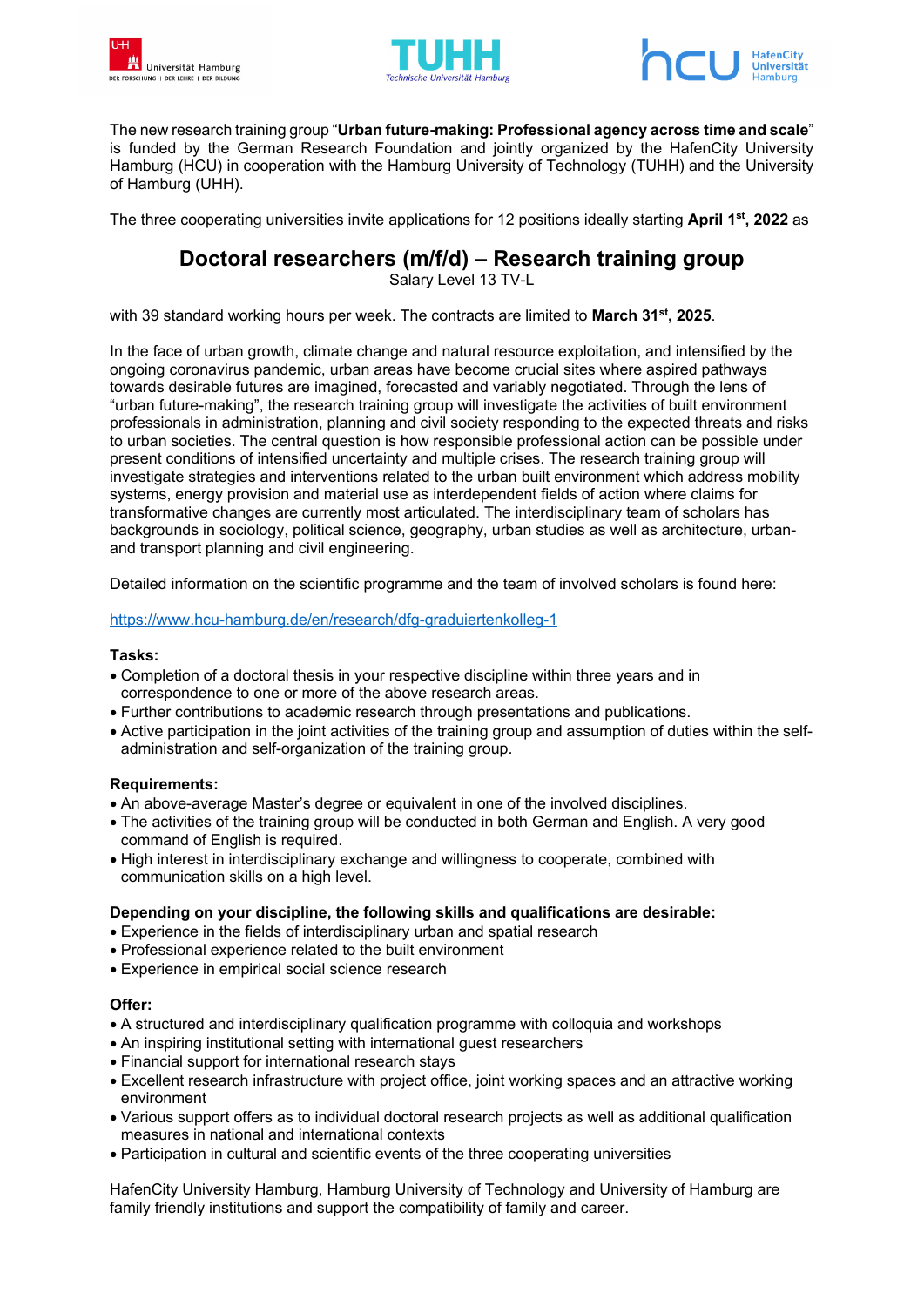





As equal opportunity employers, the universities follow an equal opportunities and diversity strategy. They strive to increase the number of women in academia and strongly encourage applications from suitably qualified female candidates.

Qualified disabled candidates or applicants with equivalent status receive preference in the application process.

Presence in Hamburg is required for these positions.

For further information regarding the positions please contact Prof. Dr. Monika Grubbauer, monika.grubbauer@hcu-hamburg.de.

More information on the application procedure and the requirements is found here: https://www.hcu-hamburg.de/universitaet/stellenausschreibungen

The joint selection interviews are scheduled for **February 7th/8th, 2022** and will take place in Hamburg.

To apply, please send your documents digitally as one single PDF-file (max. 10 MB, no ZIP-file) by **January 12th, 2022** to: **bewerbung@vw.hcu-hamburg.de** 

Please use the following reference in the subject line: **2021-140 - WiMi Promotion GraKo.**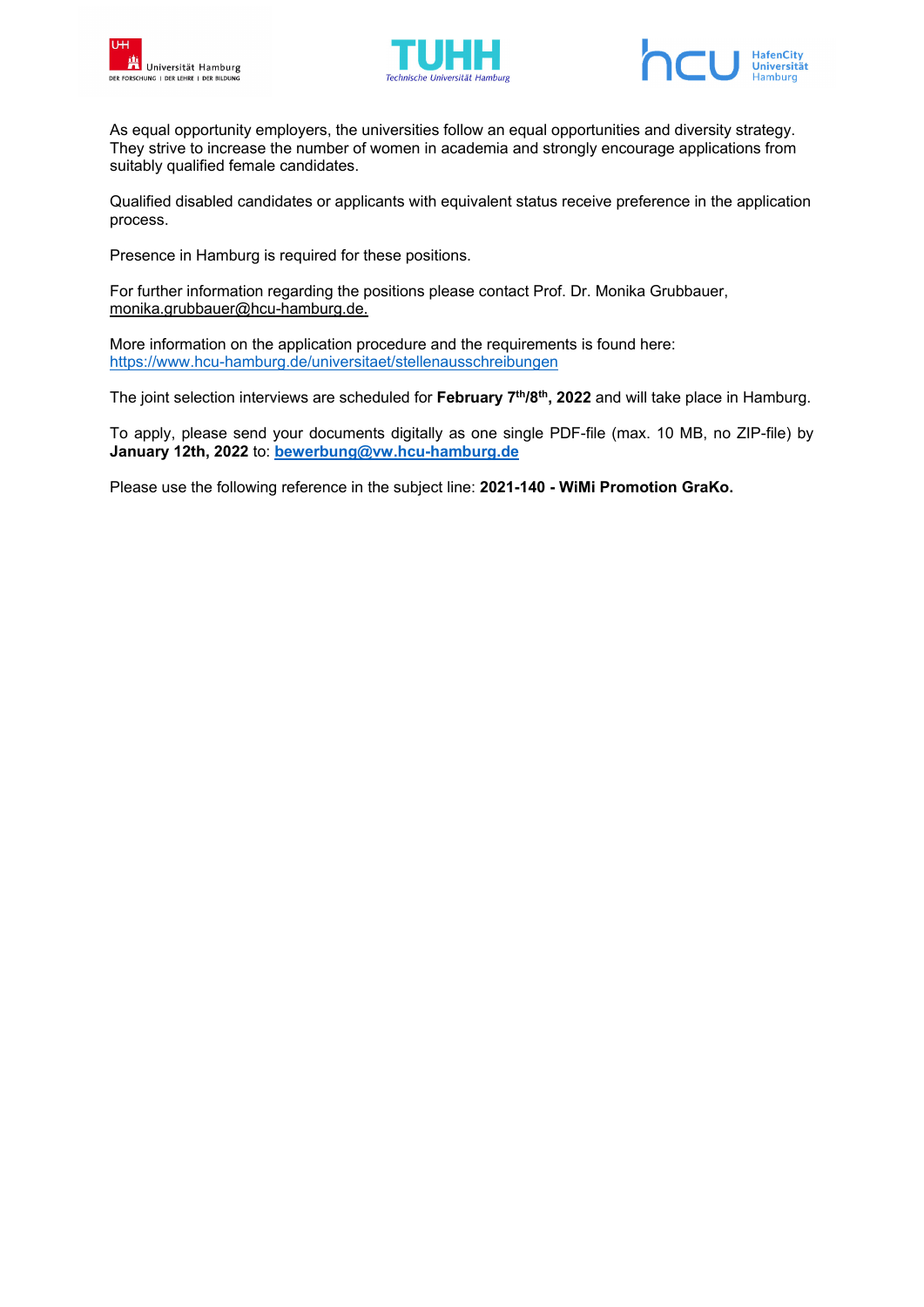





The new research training group "**Urban future-making: Professional agency across time and scale**" is funded by the German Research Foundation and jointly organized by the HafenCity University Hamburg (HCU) in cooperation with the Hamburg University of Technology (TUHH) and the University of Hamburg (UHH).

Within the framework of this cooperation, we invite applications for two positions at HCU, ideally starting **April 1st, 2022** as

# **Research associates (m/f/d) – Research training group (Postdoc)**

Salary Level 14 TV-L

with 39 standard working hours per week. The contracts are limited to **March 31st, 2025**, with the option of extension until **September 30th, 2026**.

In the face of urban growth, climate change and natural resource exploitation, and intensified by the ongoing coronavirus pandemic, urban areas have become crucial sites where aspired pathways towards desirable futures are imagined, forecasted and variably negotiated. Through the lens of "urban future-making", the research training group will investigate the activities of built environment professionals in administration, planning and civil society responding to the expected threats and risks to urban societies. The central question is how responsible professional action can be possible under present conditions of intensified uncertainty and multiple crises. The research training group will investigate strategies and interventions related to the urban built environment which address mobility systems, energy provision and material use as interdependent fields of action where claims for transformative changes are currently most articulated. The interdisciplinary team of scholars has backgrounds in sociology, political science, geography, urban studies as well as architecture, urbanand transport planning and civil engineering.

Detailed information on the scientific programme and the team of involved scholars is found here:

## https://www.hcu-hamburg.de/en/research/dfg-graduiertenkolleg-1

## **Tasks:**

- An independent scientific contribution within the framework of the interdisciplinary research programme of the research training group that serves academic qualification. This includes the opportunity for habilitation.
- This contribution should address the agency of built environment professionals at the intersection of reflection and solution-oriented approaches and should make a theoretical and methodological contribution to the overall programme.
- The positions are envisioned to cover the spectrum of the social sciences (sociology, political science, geography, urban studies) and built environment disciplines (architecture, planning, engineering).
- Publication and presentation of research results, also as a contribution to the international visibility of the RTG.
- Active participation in the joint activities of the training group, contribution to the publications of the training group, and assumption of duties in the organization of scientific events within the selfadministration and self-organization of the training group.

## **Requirements:**

- A completed PhD in one of the disciplines of the research training group.
- Publications in national and international peer-reviewed journals.
- Excellent knowledge of and experience with research methods.
- The activities of the training group will be conducted in both German and English. Excellent command of English is required.
- High interest and proven experience in interdisciplinary exchange and willingness to cooperate, combined with communication skills on a high level.

### **Depending on your discipline, the following skills and qualifications are desirable:**

- Experience in the fields of interdisciplinary urban and spatial research, including interdisciplinary, third party funded research projects, or
- Professional experience related to the built environment